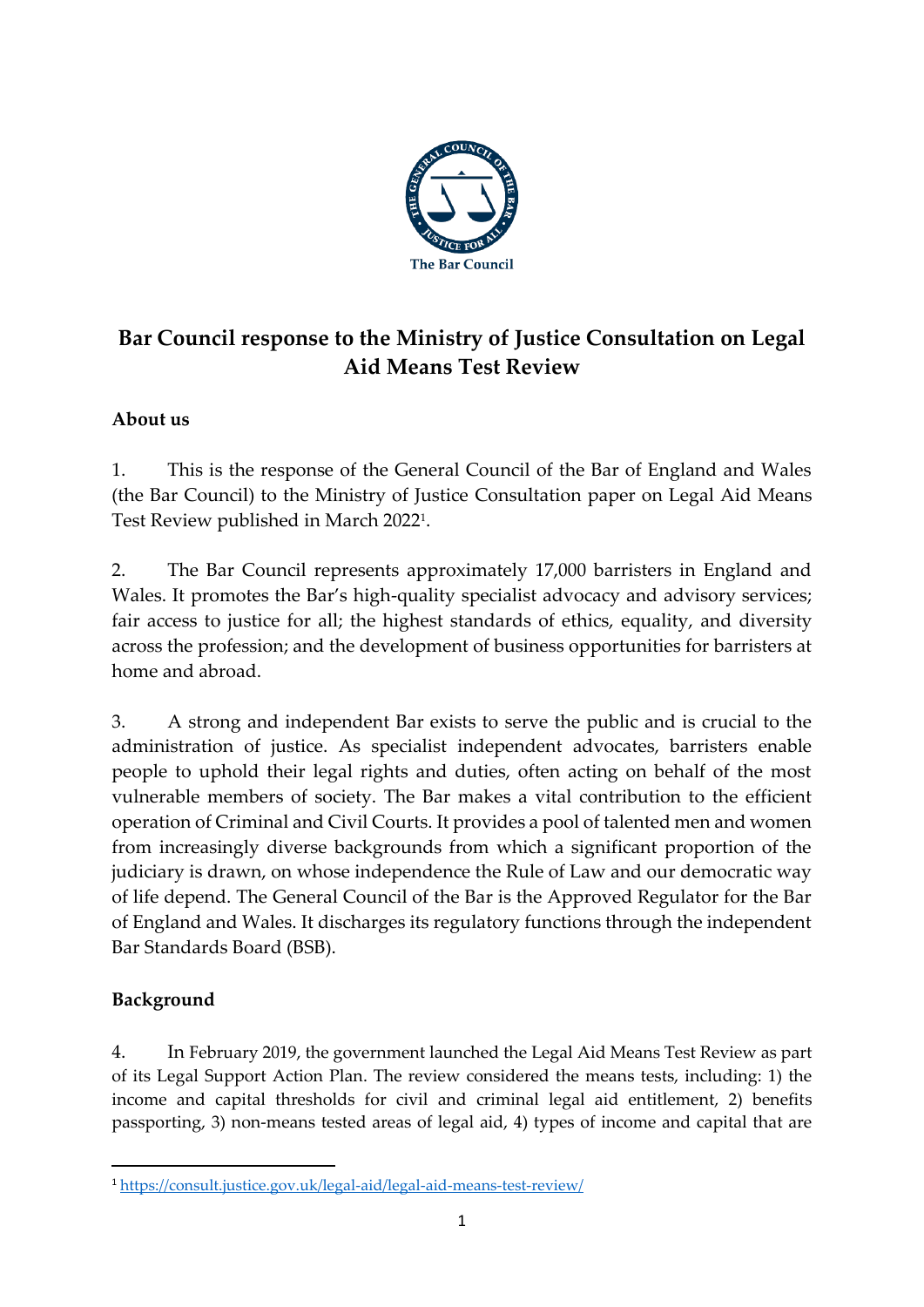disregarded when assessing financial eligibility, and the contributions system. On 15 March 2022, the government launched a consultation on changes that aim to make an estimated 5.5 million more people eligible for legal aid.

#### **Scope of our response**

5. The Bar Council welcomes the Ministry of Justice's efforts to make legal aid more accessible for those in need and increase the scope of legal aid eligibility by raising capital and income thresholds. While the Means Test Review is a step in the right direction, we would like to draw your attention to the proposals that remain key areas of concern and which we address in our responses below.

### **The consultation questions**

#### **Chapter 2: Overarching proposals**

#### **Equivalisation**

**Question 1: do you agree with our proposal to take household composition into account in the means test by using the OECD Modified approach to equivalisation? Please state yes/no/maybe and provide reasons.**

Maybe. If adjustments are made to include the needs of key groups such as single parent families and disabled people. As the MoJ identifies in paragraph 207 of the consultation document, single parents stand to be disadvantaged by proposed changes to income passporting. The impact of the proposals on single parents therefore calls for further scrutiny.

#### **Assessment of disposable income**

**Question 2: do you agree that we should continue to deduct actual rent and mortgage payments and childcare costs for the civil and criminal means assessments? Please state yes/no/maybe and provide reasons.**

Yes. The Bar Council agrees with this approach as single households do not presently have their actual rent and mortgage payments deducted.

**Question 3: do you agree with our proposal to deduct jobholder pension contributions as part of the disposable income assessments for civil and criminal legal aid? Please state yes/no/maybe and provide reasons.** 

Yes. We agree with this proposal, and we further suggest deducting the full amount of pension contributions that the applicant makes.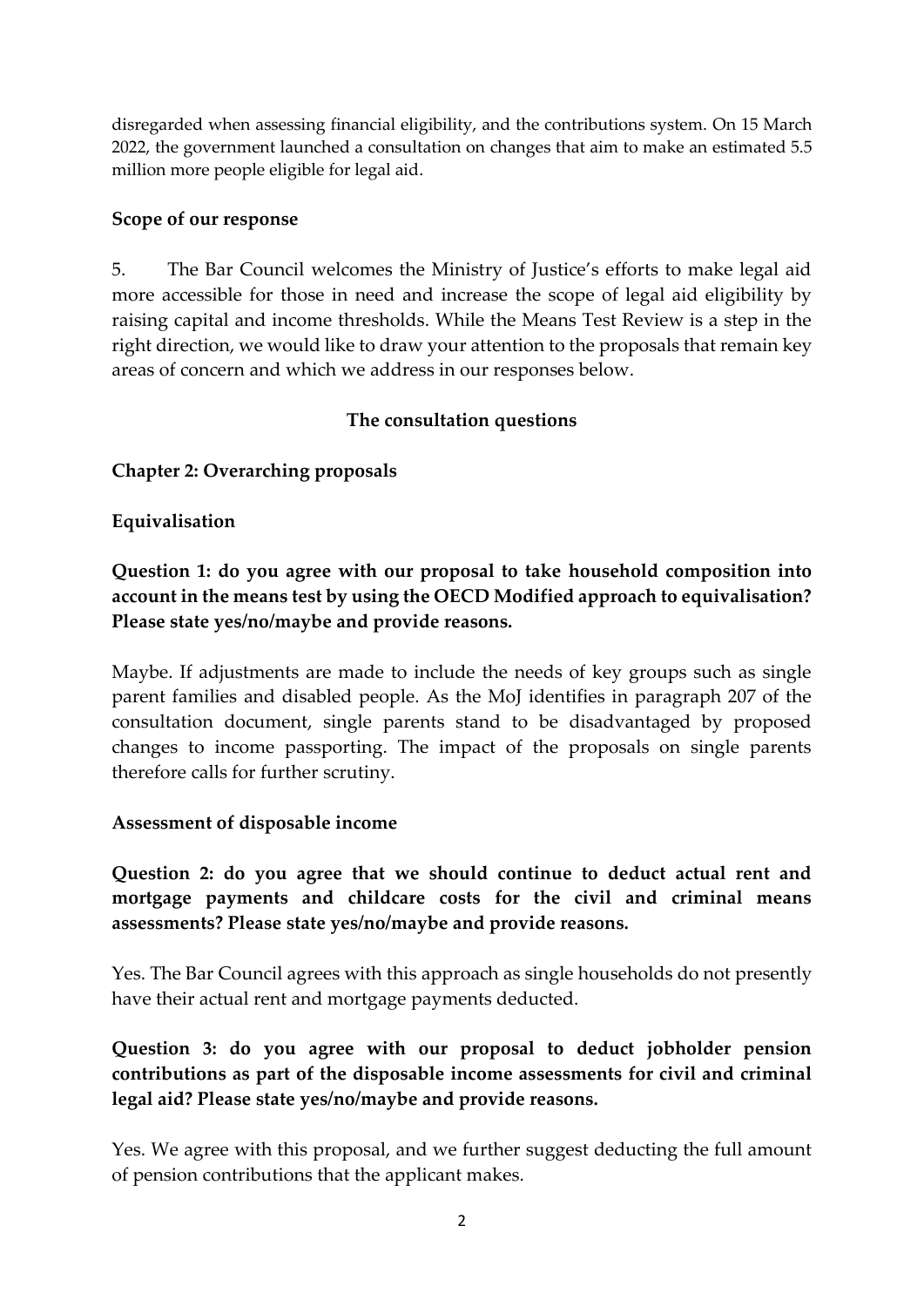**Question 4: do you agree with our proposal to limit the amount of jobholder pension contributions we deduct as part of the civil and criminal means assessments to 5% of earnings? Please state yes/no and provide reasons.**

No. The full amount of pension contributions a person makes should be deducted. The current proposal would result in an increased administrative burden for providers.

**Question 5: do you agree with our proposal to deduct any Prisoners' Earnings Act levy as part of the disposable income assessment for legal aid? Please state yes/no/maybe and provide reasons.**

Yes.

**Question 6: do you agree with the proposal to deduct agreed repayments of priority debt and student loan repayments taken directly from salary or deducted as part of the applicant's tax return as part of the disposable income assessment for civil and criminal legal aid? Please state yes/no/maybe and provide reasons.**

Maybe. We agree with the proposal to deduct agreed repayments of student loan repayments and with deducting debt repayments from the income assessment.

However, when it comes to domestic abuse survivors, the MoJ's proposals should go further and consider debt such as payday loans and credit cards which is what many survivors of domestic abuse rely on to financially support themselves when they leave abusive relationships.

In addition, many victims and survivors have unsecured debt built up in their names by perpetrators which they must repay over extended periods of time. Unsecured debt repayments remove large portions of their disposable income. We therefore believe that unsecured debt should be included in the means test assessment, as this was evidently a large barrier to individuals seeking legal support.

Moreover, some domestic abuse victims and survivors especially those experiencing economic abuse find themselves in situations where they might not have access to the paperwork required to evidence the debt if they were not the ones to take out the loans. On some occasions, they might not even be aware of the debt accumulated in their name and these are challenges that need to be considered.

For all the reasons outlined above, the Bar Council recommends that victims and survivors of domestic abuse are not subject to a test for legal aid.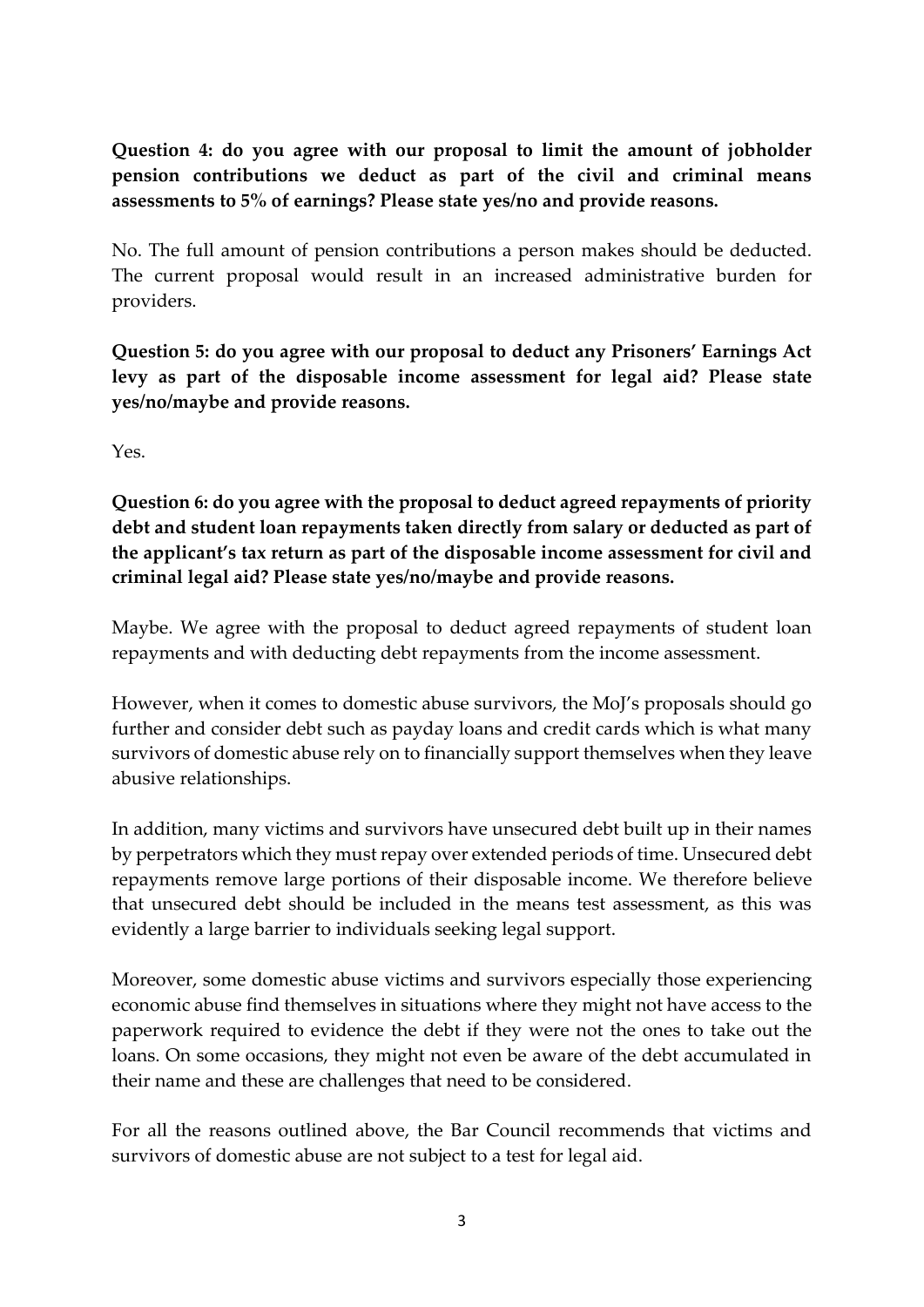#### **Income disregards**

# **Question 7: do you agree with our proposals to disregard Modern Slavery Victim Care Contract (MSVCC) financial support payments from the income assessment? Please state yes/no/maybe and provide reasons.**

Yes. Survivors of modern slavery are an inherently vulnerable population with special needs. They are often diagnosed with severe mental health disorders such as Post-Traumatic Stress Disorder, depression etc. which are considerable obstacles in the long process of accessing legal aid.

Additionally, survivors often face the difficulty of providing evidence of capital in the survivor's country of origin or providing evidence on assets held abroad when documents held are in their own language (and the LAA will only consider documents in English, Welsh or French).

For these reasons, we propose that survivors of modern slavery receiving MSVCC within their recovery and reflection period should be entitled to non-means tested legal aid. Our suggestion is in line with the UN Protocol to Prevent, Suppress and Punish Trafficking in Persons Especially Women and Children, supplementing the UN Convention against Transnational Organised Crime, also known as 'the Palermo Protocol'. Article 6(3)(b) of the Protocol states that survivors should receive:

*"Counselling and information, in particular as regards their legal rights, in a language that the victims of trafficking in persons can understand."*

Our suggestion also echoes the spirit of the Council of Europe Convention on Action Against Trafficking in Human Beings and the EU Trafficking Directive (Directive 2011/36/EU) according to which the provision of support and information, specifically in relation to legal advice and rights should be provided without delay and should be free of charge.

**Question 8: do you agree with our proposals to disregard Victims of Overseas Terrorism Compensation Scheme (VOTCS) payments from the income assessment? Please state yes/no/maybe and provide reasons.**

Yes, we agree with this proposal.

**Question 9: do you agree with our proposal to remove Back to Work Bonus payments from the civil and criminal income disregards regulations? Please state yes/no/maybe and provide reasons.**

We defer to the Law Society on this question.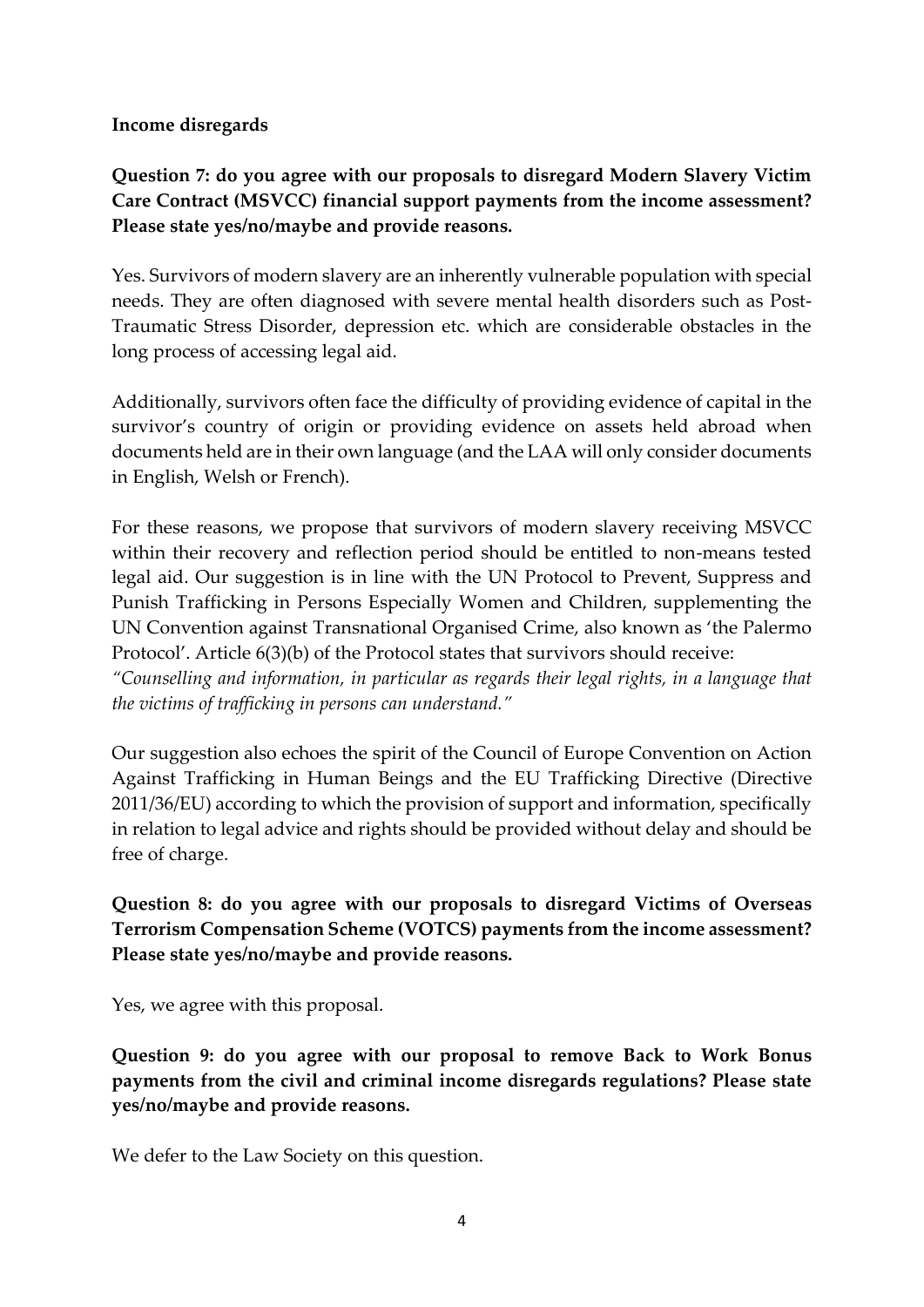# **Question 10: do you agree with our proposal to remove housing benefit payments from the civil and criminal income disregards regulations? Please state yes/no/maybe and provide reasons.**

No, we are concerned that the proposal to include housing benefit in gross income will disproportionately affect certain populations such as people living in more expensive parts of the country, disabled people, single parents (especially women) and survivors of domestic abuse.

We are concerned that this proposal may cause people to be taken above the gross income threshold and then they would not be assessed on disposable income. There is no current route to appeal this, so it could mean that victims and survivors may be prevented from accessing legal aid because they receive housing benefit, even though housing benefit cannot be spent on anything other than housing.

Survivors in refuge accommodation, or in move on support, could be disproportionately impacted by this, as they would be in receipt of the highest levels of housing benefit.

### **Benefits passporting**

**Question 11: do you agree that we should continue to passport any remaining recipients of income-based Jobseeker's Allowance, income-related Employment Support Allowance and Income Support through the income element of the civil and criminal means tests? Please state yes/no/maybe and provide reasons.**

Yes.

**Question 12: do you agree that we should continue to passport recipients of the Guarantee element of Pension Credit through the income element of the civil and criminal means tests? Please state yes/no/maybe and provide reasons.**

Yes.

**Chapter 3: Civil income thresholds, passporting and contributions**

**Proposed changes to gross income thresholds**

**Question 13: do you agree with our proposal to raise the gross income threshold for civil legal aid for a single person to £34,950 per year? Please state yes/no/maybe and provide reasons.**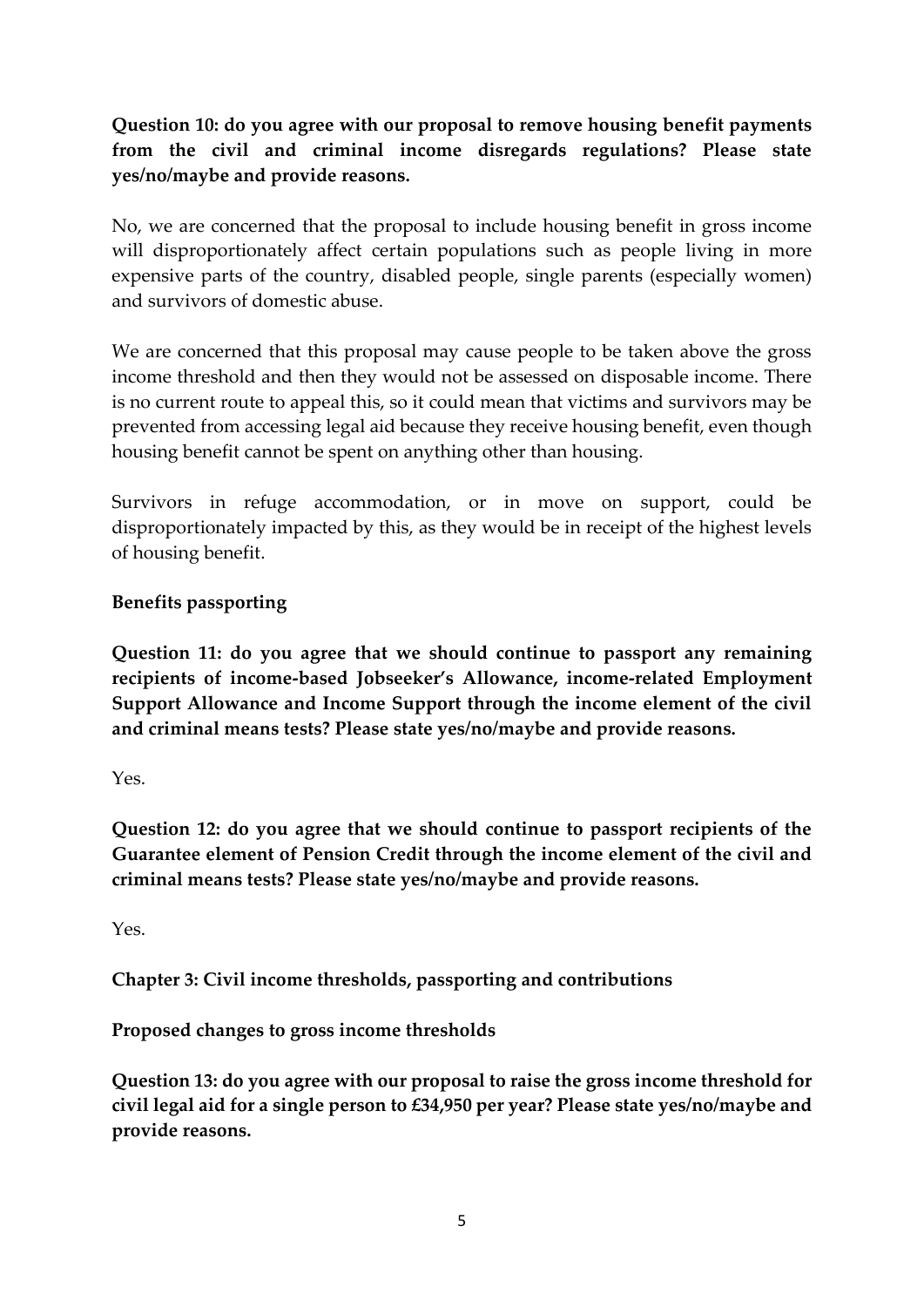Yes. The Bar Council strongly welcomes this proposal as it will increase the scope of eligibility for legal aid. Uprating the current gross income threshold is a much-needed change which must be reviewed on a regular basis to take into account the raising costs of living.

# **Question 14: do you agree with our proposal to introduce a lower gross income threshold for civil legal help cases, with the threshold set at £946 per month? Please state yes/no/maybe and provide reasons.**

Yes. Undertaking a full means assessment where the gross income already falls below the disposable income limit would become redundant.

**Question 15: do you agree with our proposal to remove the £545 monthly cap on allowable housing costs for applicants for civil legal aid with no partner or children? Please state yes/no/maybe and provide reasons.** 

Yes, we agree with the proposal to remove the £545 cap on housing costs for those for whom no dependent's allowance deduction applies as it is highly unrealistic for the cost of housing in many local areas. Considering an applicant's full housing costs is a much fairer approach.

## **Question 16: do you agree with our proposal to deduct actual Council Tax as part of the civil means assessment? Please state yes/no/maybe and provide reasons.**

Yes. It will make the income test fairer for individuals, because deducting the actual Council Tax as part of the means test assessment will better reflect household expenditure. That said, this approach will also create an administrative burden on providers.

# **Question 20: do you agree with our proposal to use median household spending as the basis for the proposed upper income threshold? Please state yes/no/maybe and provide reasons.**

We defer to the Law Society and legal aid providers for more authoritative answers to these questions.

**Question 21: do you agree with our proposal to set the upper disposable income threshold at £946 per month for an individual? Please state yes/no/maybe and provide reasons**.

Yes.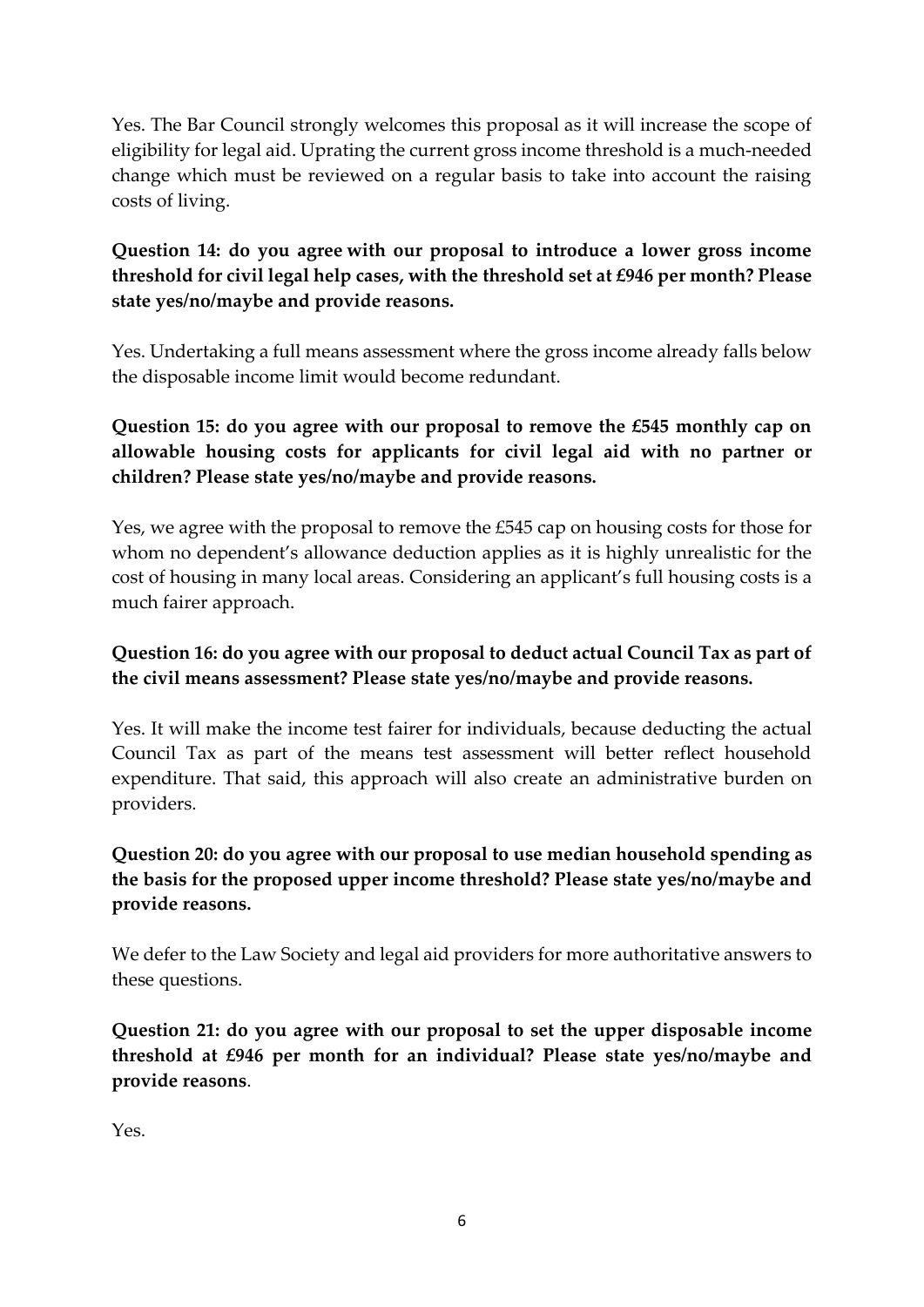**Question 22: do you agree with our proposal to set allowances for dependents at £448 per month for each adult and child aged 14 or over, and £211 for each child under 14? Please state yes/no/maybe and provide reasons.**

No. The allowances for all dependents should be increased and uprated annually with no differentiation in the age of children.

### **Approach to means assessment for applicants receiving temporary support**

## **Question 23: do you agree with our proposal to not take into account the means of anyone providing temporary assistance to the applicant in the civil legal aid means assessment? Please state yes/no/maybe and provide reasons.**

Yes. We agree with the proposal to exclude the means of a person providing temporary assistance to the applicant. We further propose ending the means assessment of children in all cases.

#### **Benefits passporting**

**Question 24: do you agree with our proposal to implement a £500 earnings threshold for applicants in receipt of UC who are currently passported through the income assessment for civil legal aid? Please state yes/no/maybe and provide reasons.** 

No. The proposal will reduce legal aid eligibility for people on benefits while creating unnecessary administration for legal aid practitioners.

We would also draw your attention to victims and survivors of domestic abuse. Since universal credit is paid jointly to a household, this could prevent survivors from being able to access support if they are seeking to leave their partners as they may technically be over the threshold.

**Question 26: do you have any suggestions for ameliorating any administrative burden that our proposal to implement a £500 earnings threshold for applicants in receipt of UC (if enacted) may cause for providers and applicants?**

Given the answer to Question 24, we make no further comment on this question.

#### **Income contributions**

**Question 27: do you agree with our proposal to use a tiered model approach (40%/60%/80%) to determine the monthly income contribution? Please state yes/no/maybe and provide reasons.**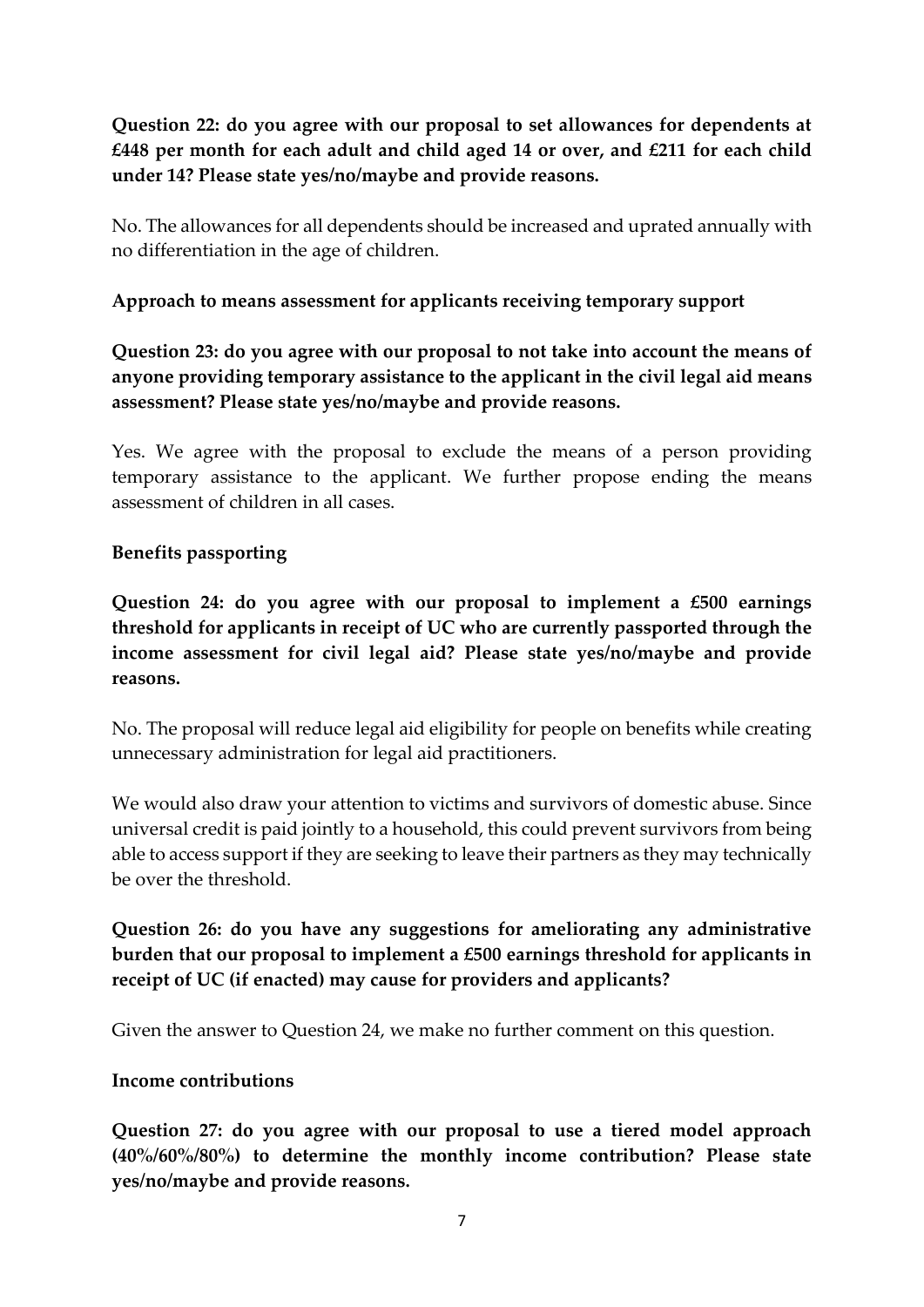The Bar Council is not in a position to assess whether the combined impact of raising both the income thresholds the percentages for each tier will be affordable for applicants.

### **Question 28: do you agree with our proposals for setting a minimum monthly income contribution of £20? Please state yes/no/maybe and provide reasons.**

See answer to Question 27.

#### **Chapter 4: Civil capital thresholds, disregards and passporting**

**Disposable capital thresholds**

**Question 29: do you agree with our proposal to increase the lower capital threshold to £7,000 and the upper capital threshold to £11,000? Please state yes/no/maybe and provide reasons.**

Yes. The proposal to increase the capital thresholds are positive steps in the right direction.

#### **Equity disregard for the main residence**

### **Question 30: do you agree with our proposal to increase the equity disregard from £100,000 to £185,000? Please state yes/no/maybe and provide reasons.**

Yes. As per Question 29, the Bar Council believes that the proposal to increase the equity disregard to £185,000 is a step in the right direction.

**Question 31: do you agree with our proposal to amend the means test so that where a victim has temporarily left their home, the equity disregard should be applied? Please state yes/no/maybe and provide reasons.**

Yes.

#### **Subject Matter of Dispute (SMOD) disregard**

**Question 32: do you agree with our proposal to remove the £100,000 cap on the disregard for assets which are the Subject Matter of Dispute? Please state yes/no/maybe and provide reasons.**

Yes.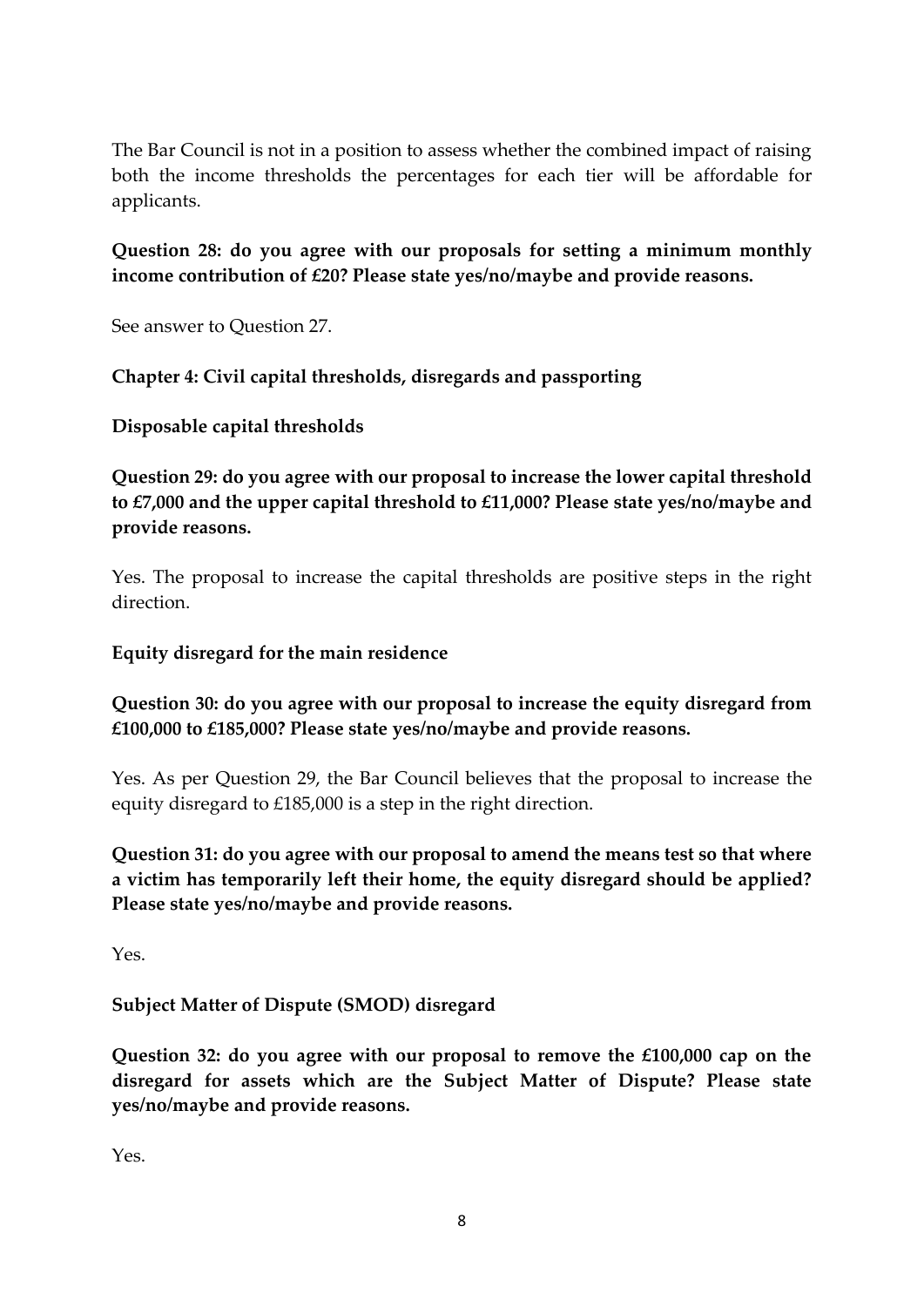**Inaccessible capital**

**Question 33: would you support creating a new mandatory disregard in relation to inaccessible capital, and introducing a charging system to recoup legal costs in these cases?**

**Which legal services should this charge apply to? For example, Licensed Work only, or Licensed Work and controlled work?** 

**What legal costs should be recoverable? Do you agree that the value of the charge should be any capital over the capital thresholds, once any disregards have been applied, up to the estimated cost of the legal services provided?** 

**Do you think a waiver should apply (that is, do you think there are any cases in which we should not apply such a charge), and if so in what circumstances should it apply?** 

**Do you have any concerns in terms either of how this proposal would operate practically, or its impact on access to justice?**

Yes. The Bar Council welcomes the shift from a discretionary disregard to a mandatory disregard for inaccessible capital as it is expected to help provide clarity for many applicants. It should apply to both Licensed Work and Controlled Work.

## **Pensioners' disregard**

**Question 34: do you agree that we should revise the pensioners disregard as set out, by:** 

**a) increasing the qualifying age to the State Pension Age b) increasing the disposable income bands to align with the proposed lower disposable income threshold for civil legal aid; and reducing the number of income bands? Please state yes/no/maybe and provide reasons.**

Yes to a) and b).

#### **Other capital disregards**

**Question 35: do you agree with our proposal to disregard payments under the Scotland and Northern Ireland Redress Schemes for historical child abuse from the capital assessment? Please state yes/no/maybe and provide reasons.**

Yes.

**Question 36: do you agree with our proposal to create a discretion for the DLAC to disregard VOTCS payments? Please state yes/no/maybe and provide reasons.**

Yes.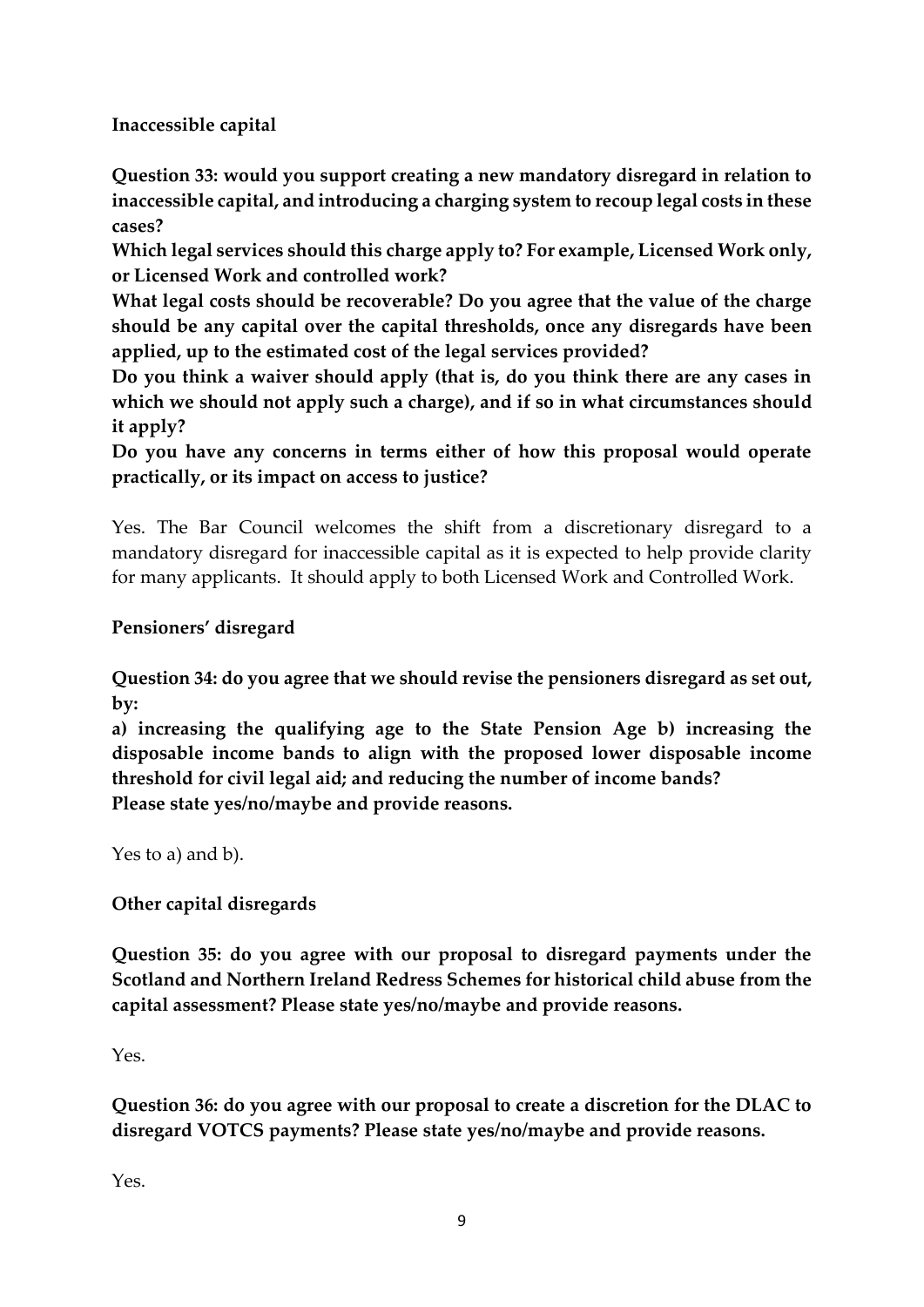**Question 37: do you agree with our proposal to create a discretionary disregard for benefit and child maintenance back payments from the capital assessment? Please state yes/no/maybe and provide reasons.**

Yes.

**Question 38: do you agree with our proposal to create a discretion to allow the DLAC and providers to disregard compensation, damages and/or ex-gratia payments for personal harm? Please state yes/no/maybe and provide reasons.**

No. The MoJ rightly considers that it is not fair to expect damages and/or ex-gratia payments for personal harm to be used to pay for legal services. They should be disregarded as a matter of course, not on a discretionary basis.

# **Capital passporting**

**Question 39: do you agree with our proposal to reintroduce capital passporting for nonhomeowners in receipt of passporting benefits through the capital assessment for civil legal aid? Please state yes/no/maybe and provide reasons.**

Yes.

**Chapter 5: Immigration and asylum, under-18s and non-means tested cases**

**Means-testing for immigration and asylum proceedings**

**Question 40: do you agree with our proposal to align the immigration representation Upper Tribunal capital threshold (currently £3,000) with those usually used for civil legal aid – namely a lower threshold of £7,000 and an upper threshold of £11,000? Please state yes/no/maybe and provide reasons.**

Yes. The Bar Council welcomes the MoJ's proposal to increase both the lower and upper capital thresholds for immigration and asylum cases in the Upper Tribunal. In this way, immigration and asylum cases will be brought in line with the newly proposed thresholds for civil legal aid.

**Question 41: do you agree with our proposal to remove the exemptions on the payment of income and capital contributions for immigration and asylum representation in the Upper Tribunal, replacing them with the new proposed income and capital thresholds for civil legal aid? Please state yes/no/maybe and provide reasons.**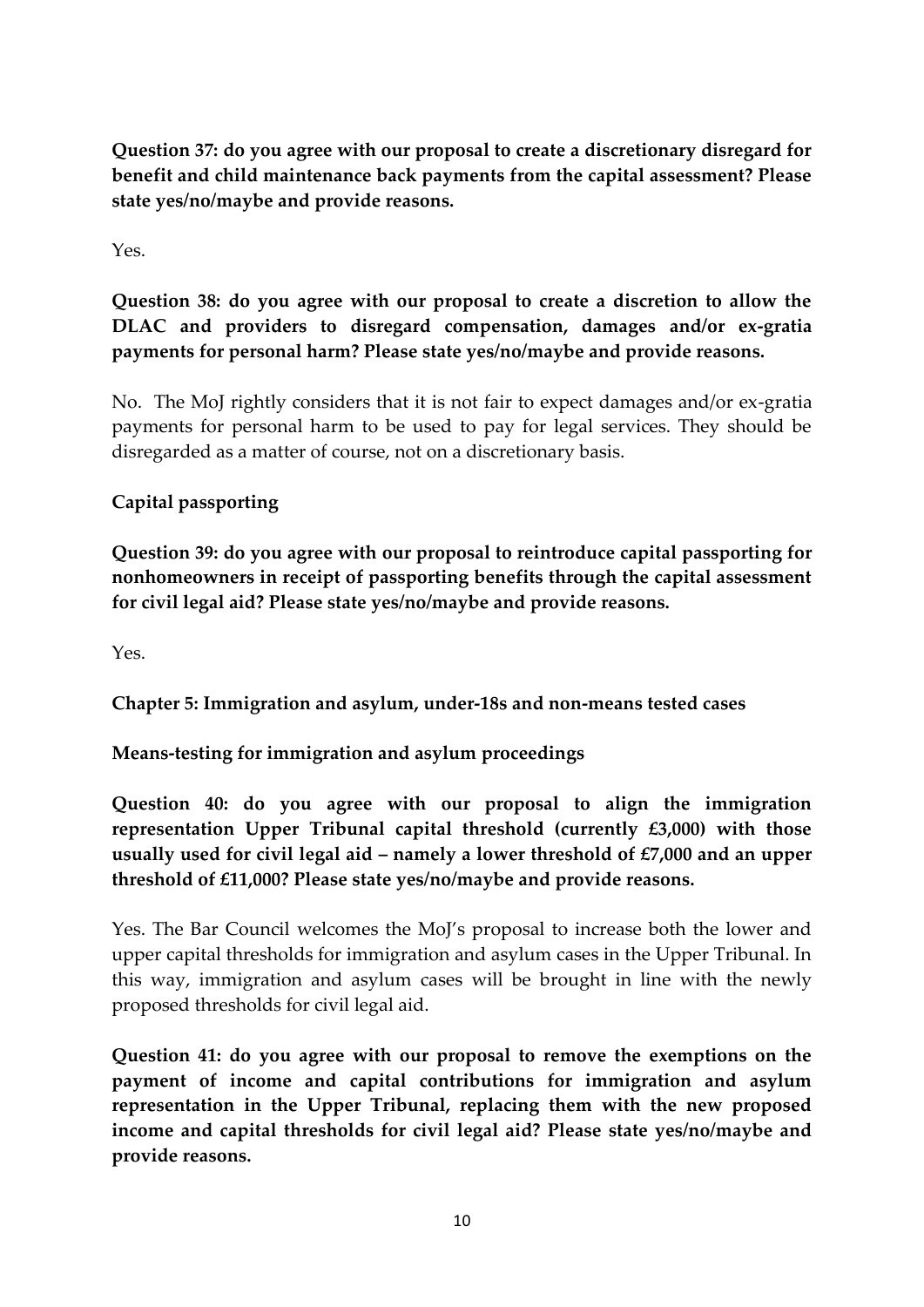No. This can be damaging to asylum and immigration applicants who may be relying on their capital to survive.

### **Question 42: do you agree with our proposal to increase the immigration representation First-tier Tribunal capital threshold from £3,000 to £11,000? Please state yes/no/maybe and provide reasons.**

Yes. The proposal is a step in the right direction.

## **Legal aid applicants aged under 18**

**Question 43: do you agree with our proposal to remove the means test for applicants under 18 for criminal advice and assistance and advocacy assistance? Please state yes/no/maybe and provide reasons.**

Yes.

# **Question 44: do you agree with our proposal to non-means test applicants under 18 for all civil representation? Please state yes/no/maybe and provide reasons.**

Yes. But in addition, the proposal should be extended to family representation. There is no valid reason why family representation should be different to civil representation. In either case, the person under 18 is most unlikely to be able to represent themselves. The fact that they are unlikely to have sufficient income or capital to fail the proposed means test does not prevent them having to make a contribution which, the Bar Council submits, would be unfair.

**Question 45: do you agree with our proposal to introduce guidance which indicates when the means testing of an applicant who has turned 18 during their case may be unnecessary? Please state yes/no/maybe and provide reasons.**

Yes.

## **Question 46: do you agree with our proposal to continue means-testing applicants under 18 for civil legal help, family help (lower and higher) and Help at court? Please state yes/no/maybe and provide reasons.**

No. The Bar Council does not accept that there is a valid justification between not means-testing applicants under 18 for civil representation but not civil legal help, family help (lower and higher) and Help at court.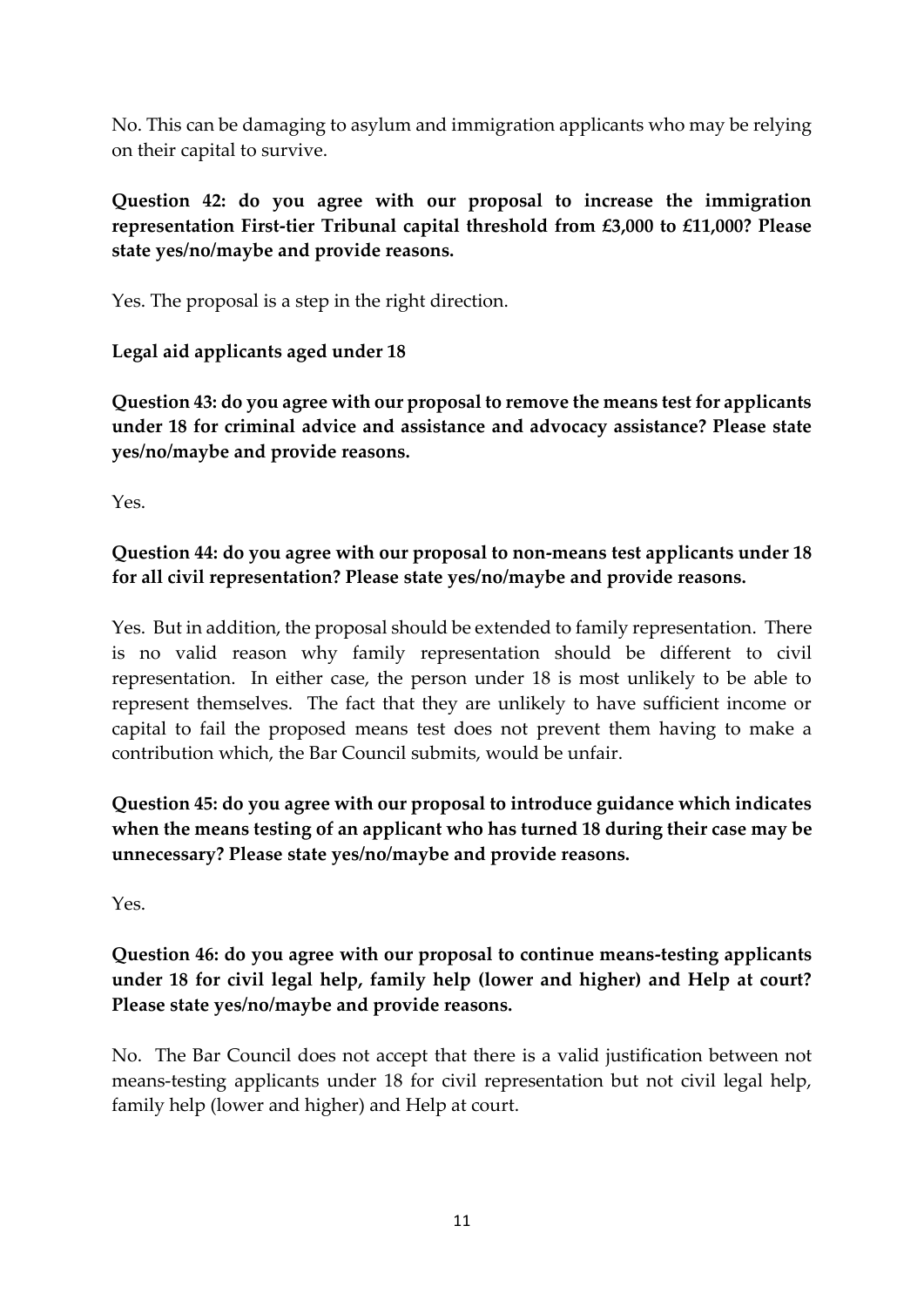**Question 47: do you agree with our proposal to introduce a simplified means test for applicants under 18 for civil legal help, family help (lower and higher) and Help at court? Please state yes/no/maybe and provide reasons.**

No. See above.

**Non-means tested legal aid**

**Question 48: Do you agree with our proposal to remove the means test for legal representation for parents/those with parental responsibility whose children are facing proceedings in relation to the withdrawal or withholding of life-sustaining treatment? Please state yes/no/maybe and provide reasons.**

Yes, we agree with this provision as it helps enhance the position of an already vulnerable party.

**Question 49: do you agree with our proposal to remove the means test for legal help at inquests where the case relates to a potential breach of ECHR obligations or significant wider public interest? Please state yes/no/maybe and provide reasons.**

Yes, the Bar Council agrees with this proposal. The means test should not stand in the way of upholding ECHR obligations or the significant wider public interest.

**Question 50: do you agree with our proposal to amend backdating provisions so that providers can continue to have funding for legal help in relation to an inquest backdated to the date of application (whether for standalone legal help or following a successful ECF grant)? Please state yes/no/maybe and provide reasons.**

Yes, we believe this would be very helpful indeed and we welcome the time this proposal would help save.

**Chapter 6: Crown Court income and capital thresholds, passporting and contributions**

**Question 57: do you agree with our proposal to remove the upper disposable income threshold for legal aid at the Crown Court? Please state yes/no/maybe and provide reasons.**

No. The Ministry of Justice should go further than the review proposes.

Prior to 2009 someone who was charged with a crime and chose to pay privately for their legal defence and was found innocent, could reclaim their legal costs from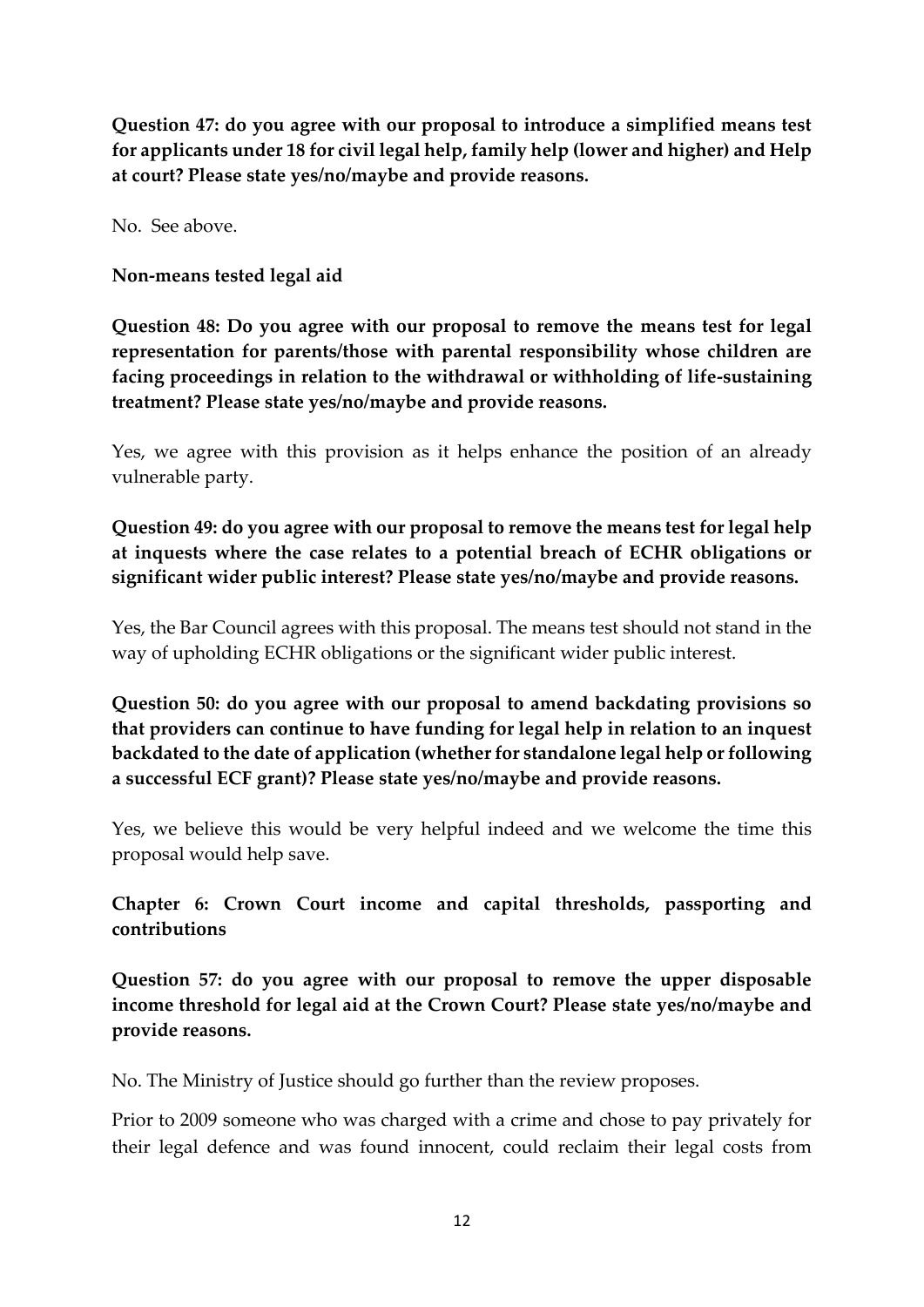"Central Funds" after an assessment that their legal expenditure had been reasonably incurred.

In 2009 the Government introduced the "Costs in Criminal Cases (General) (Amendment) Regulations 2009" which meant that if someone paid privately for their defence and was found not guilty they could only be reimbursed at legal aid rates.

In 2014 the Government made a further change by bringing in an income threshold for eligibility for legal aid, which meant that if someone's income was above a threshold they were required to pay privately for their defence, and if found not guilty, were only reimbursed at legal aid rates.

The proposal in the current consultation is to remove that threshold so that in the Crown Court legal aid is available.

The Government Press Release that accompanied the publication of the consultation<sup>2</sup> stated:

*"The financial cap on eligibility for Crown Court defendants will also be removed, ending the so-called 'Innocence Tax' which has forced some innocent people to pay their own legal costs despite being acquitted."*

That statement is misleading. Under the current proposal the innocence tax will remain in that those who pay privately and are acquitted will only be able to reclaim their fees at legal aid rates. They will still be 'taxed' on their innocence.

Civil servants in meetings with the Bar Council have sought to justify this remaining 'tax' as being akin to a choice to send your child to private school. That if someone wants to pay more for their education they are welcome to use their own money but the state will not reimburse them. The Bar Council rejects this analogy. If you are charged with a serious crime in which you are facing imprisonment, paying to have the best representation you can is not a lifestyle choice, it is to protect your liberty. The situation pre-2009 permitted reasonable costs to be reimbursed. This allowed for repayment at above legal aid rates, but not payment that was assessed as unreasonable.

The pre-2009 situation should be reinstated.

## **Sentencing hearings at the Crown Court**

<sup>&</sup>lt;sup>2</sup> [https://www.gov.uk/government/news/legal-aid-sector-put-on-sustainable-footing](https://www.gov.uk/government/news/legal-aid-sector-put-on-sustainable-footing-for-years-to-come)[for-years-to-come](https://www.gov.uk/government/news/legal-aid-sector-put-on-sustainable-footing-for-years-to-come)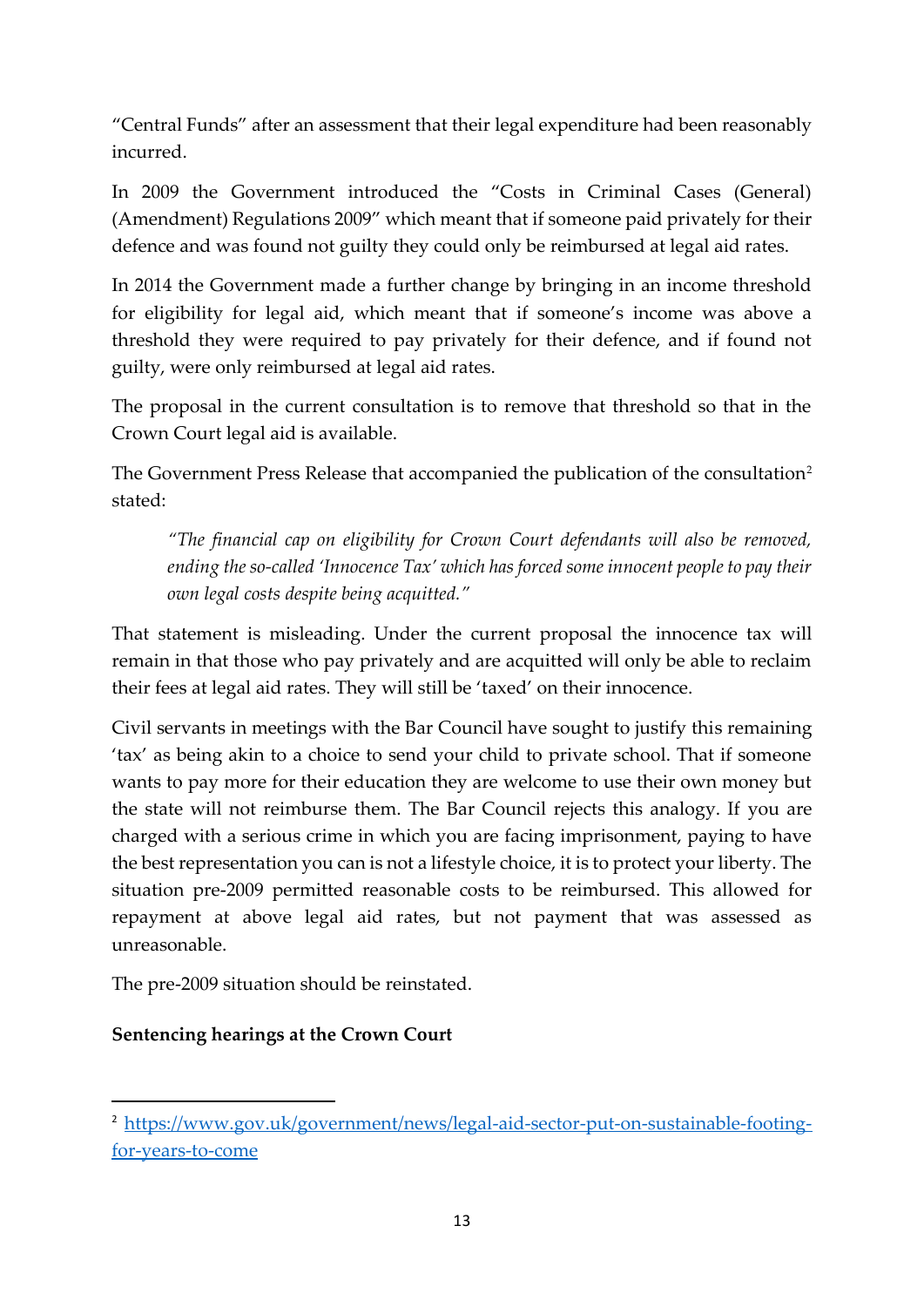# **Question 72: Do you agree with our proposal that the sentencing hearings at the Crown Court, following a guilty plea at the magistrates' court, should continue to fall under the magistrates' court means test? Please state yes/no/maybe and provide reasons.**

No. The proposal in the Criminal Legal Aid Independent Review should be implemented, namely that legal aid eligibility for Crown Court sentencing hearings follows that for Crown Court appeals.

### **Implementation**

**Question 87: do you agree with our proposal to implement the new means tests via a staggered approach, rather than on a single date? Please state yes/no/maybe and provide reasons.**

Maybe. The changes should be implemented as soon as possible and reach those in need of legal aid without delay. If a staggered approach ensures this, then we do not oppose the proposal. However, we are concerned that staging changes may delay the full implementation.

### **Uprating**

# **Question 96: do you agree with our proposal to carry out a review of the means test thresholds within 3–5 years after the implementation of the new means tests? Please state yes/no/maybe and provide reasons.**

No. There should be uprating on an annual basis to identify any problematic areas and deal with them early, instead of exposing vulnerable applicants to further damage from potential errors that could be fixed as soon as possible. The thresholds once set should be increased automatically by inflation each year.

## **Equalities and provider impact**

## **Question 98: do you think that these proposals, taken as a whole, would reduce the administrative burden for providers of and applicants for legal aid for civil representation, increase it or leave it broadly similar?**

We believe that the providers will be further burdened by some of the proposals made, such as the decision not to passport all UC claimants which is going to impose a significant administrative burden on providers. Including the primary residence when assessing capital as well as continuing means testing children are liable to have a similar effect.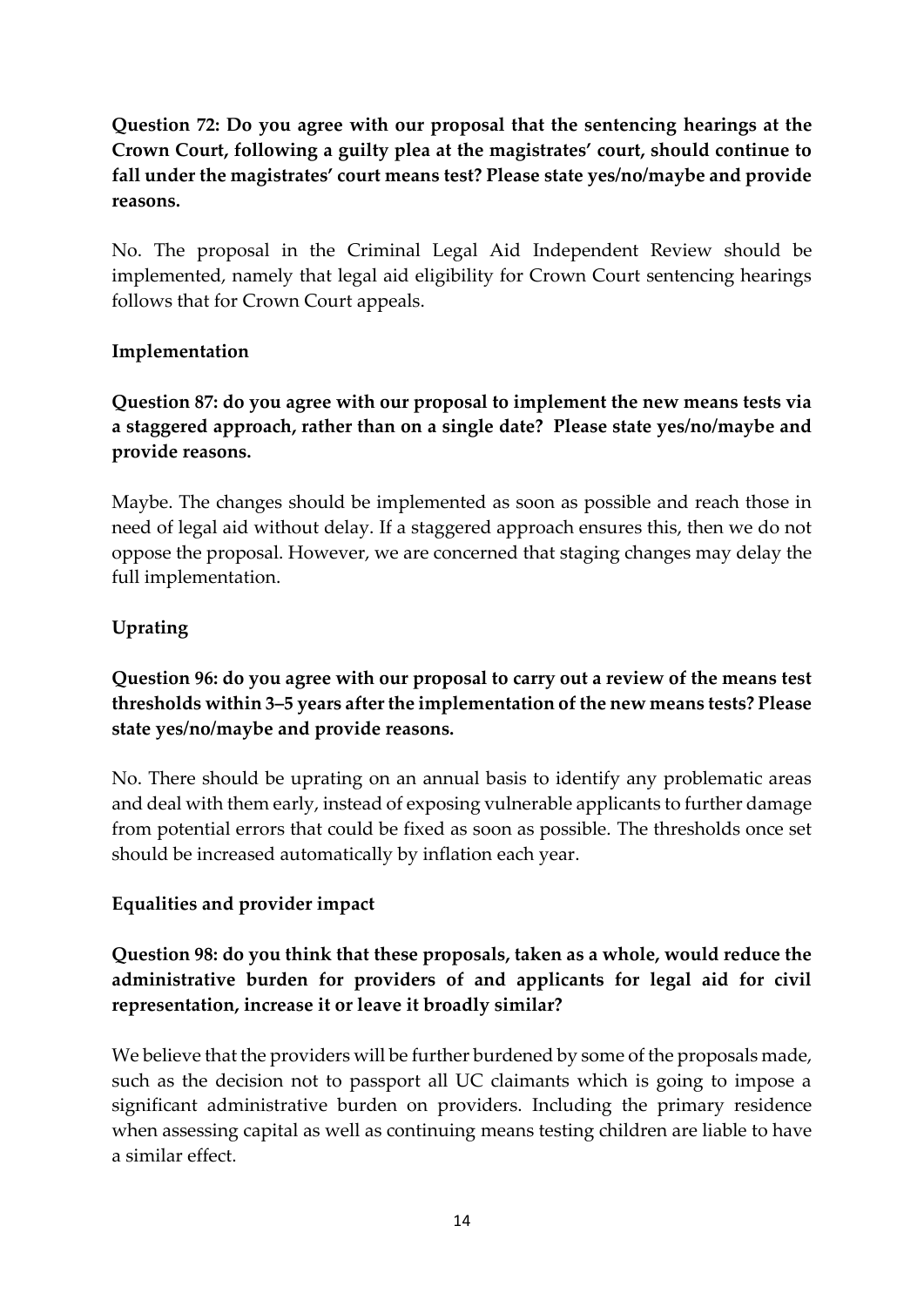## **Question 99: do you think these proposals, if enacted, will improve the sustainability of civil legal aid? Please state yes/no/maybe and provide reasons.**

Maybe. Although the suggested provisions are a step in the right direction, these provisions alone will not improve the sustainability of civil legal aid.

**Question 100: do you think that these proposals, taken as a whole, would reduce the administrative burden for providers of and applicants for legal aid for civil legal help, increase it or leave it broadly similar?** 

Some of the provisions will create unnecessary bureaucracy unless new mechanisms are introduced to tackle the excess burden produced.

### **Question 107: do you think these proposals, if enacted, will improve the sustainability of criminal legal aid? Please state yes/no/maybe and provide reasons.**

We are concerned that the overall impact on sustainability may be to reduce criminal firms' income, as low rates are currently subsidised by private work and increases in eligibility will reduce the amount of private work available.

**Question 108: do you think that these proposals, taken as a whole, would reduce the administrative burden for providers of and applicants for legal aid for criminal advice and assistance/advocacy assistance, increase it or leave it broadly similar?** 

We do have concerns around administrative burdens on criminal providers.

Bar Council 07.06.2022